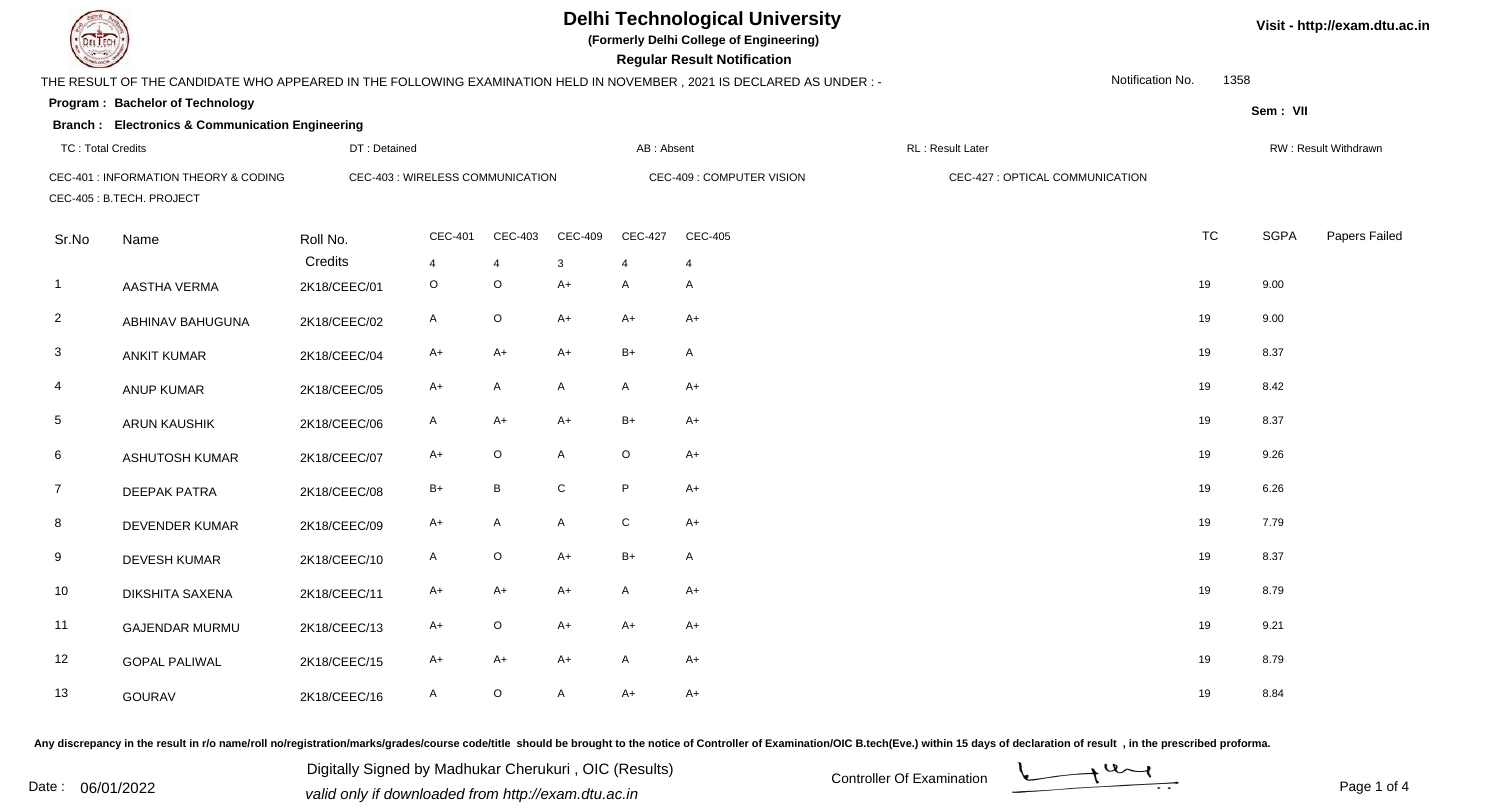**(Formerly Delhi College of Engineering)**

| <b>Courses of The Courses</b> |                                                                   |              |                                  |                |                |                | <b>Regular Result Notification</b>                                                                                   |                                 |                  |           |             |                      |
|-------------------------------|-------------------------------------------------------------------|--------------|----------------------------------|----------------|----------------|----------------|----------------------------------------------------------------------------------------------------------------------|---------------------------------|------------------|-----------|-------------|----------------------|
|                               |                                                                   |              |                                  |                |                |                | THE RESULT OF THE CANDIDATE WHO APPEARED IN THE FOLLOWING EXAMINATION HELD IN NOVEMBER, 2021 IS DECLARED AS UNDER :- |                                 | Notification No. | 1358      |             |                      |
|                               | Program: Bachelor of Technology                                   |              |                                  |                |                |                |                                                                                                                      |                                 |                  |           | Sem: VII    |                      |
|                               | <b>Branch : Electronics &amp; Communication Engineering</b>       |              |                                  |                |                |                |                                                                                                                      |                                 |                  |           |             |                      |
| <b>TC: Total Credits</b>      |                                                                   | DT: Detained |                                  |                |                | AB: Absent     |                                                                                                                      | RL: Result Later                |                  |           |             | RW: Result Withdrawn |
|                               | CEC-401 : INFORMATION THEORY & CODING<br>CEC-405: B.TECH. PROJECT |              | CEC-403 : WIRELESS COMMUNICATION |                |                |                | CEC-409 : COMPUTER VISION                                                                                            | CEC-427 : OPTICAL COMMUNICATION |                  |           |             |                      |
| Sr.No                         | Name                                                              | Roll No.     | CEC-401                          | CEC-403        | <b>CEC-409</b> | <b>CEC-427</b> | <b>CEC-405</b>                                                                                                       |                                 |                  | <b>TC</b> | <b>SGPA</b> | Papers Failed        |
|                               |                                                                   | Credits      | $\overline{4}$                   | $\overline{4}$ | 3              | $\overline{4}$ | $\overline{4}$                                                                                                       |                                 |                  |           |             |                      |
| 14                            | <b>JAYANT RAUTELA</b>                                             | 2K18/CEEC/17 | $B+$                             | $A+$           | A              | $\mathsf{A}$   | $B+$                                                                                                                 |                                 | 19               |           | 7.79        |                      |
| 15                            | <b>KAMAL KANT</b>                                                 | 2K18/CEEC/18 | $\circ$                          | $\mathsf{A}$   | $A+$           | $A+$           | $\mathsf{A}$                                                                                                         |                                 | 19               |           | 8.79        |                      |
| 16                            | <b>KARTIK VIG</b>                                                 | 2K18/CEEC/19 | $A+$                             | $A+$           | $\mathsf O$    | $\mathsf{A}$   | $\mathsf{A}$                                                                                                         |                                 | 19               |           | 8.74        |                      |
| 17                            | <b>KARTIKEY KAKRAN</b>                                            | 2K18/CEEC/20 | A                                | A+             | $A+$           | A              | $\mathsf{A}$                                                                                                         |                                 | 19               |           | 8.37        |                      |
| 18                            | <b>MANISHA KUMARI</b>                                             | 2K18/CEEC/22 | A                                | A+             | $A+$           | $B+$           | $A+$                                                                                                                 |                                 | 19               |           | 8.37        |                      |
| 19                            | <b>MANSI</b>                                                      | 2K18/CEEC/23 | A                                | A              | $\mathsf{A}$   | $\mathsf{A}$   | $A+$                                                                                                                 |                                 | 19               |           | 8.21        |                      |
| 20                            | MOHAMMAD IMRAN                                                    | 2K18/CEEC/24 | $B+$                             | $B+$           | $B+$           | B              | $A+$                                                                                                                 |                                 | 19               |           | 7.21        |                      |
| 21                            | <b>MOHIT</b>                                                      | 2K18/CEEC/25 | A+                               | $A+$           | $B+$           | A              | $A+$                                                                                                                 |                                 | 19               |           | 8.47        |                      |
| 22                            | <b>MOHIT SINGHAL</b>                                              | 2K18/CEEC/26 | $A+$                             | $\circ$        | $A+$           | $\mathsf{A}$   | $A+$                                                                                                                 |                                 | 19               |           | 9.00        |                      |
| 23                            | NATASHA SRIVASTAVA                                                | 2K18/CEEC/27 | $A+$                             | $A+$           | $A+$           | $\mathsf{A}$   | $A+$                                                                                                                 |                                 | 19               |           | 8.79        |                      |
| 24                            | NAVEEN KUMAR                                                      | 2K18/CEEC/28 | $B+$                             | A              | $\mathsf{A}$   | $A+$           | $A+$                                                                                                                 |                                 | 19               |           | 8.21        |                      |
| 25                            | <b>NEHA</b>                                                       | 2K18/CEEC/29 | A+                               | A              | A              | B              | $\mathsf{A}$                                                                                                         |                                 | 19               |           | 7.79        |                      |
| 26                            | <b>NEHA SAHU</b>                                                  | 2K18/CEEC/30 | A                                | A+             | $A+$           | $\circ$        | $A+$                                                                                                                 |                                 | 19               |           | 9.00        |                      |

Any discrepancy in the result in r/o name/roll no/registration/marks/grades/course code/title should be brought to the notice of Controller of Examination/OIC B.tech(Eve.) within 15 days of declaration of result, in the pr

Date : 06/01/2022<br>valid only if downloaded from http://exam.dtu.ac.in<br>Page 2 of Digitally Signed by Madhukar Cherukuri , OIC (Results)

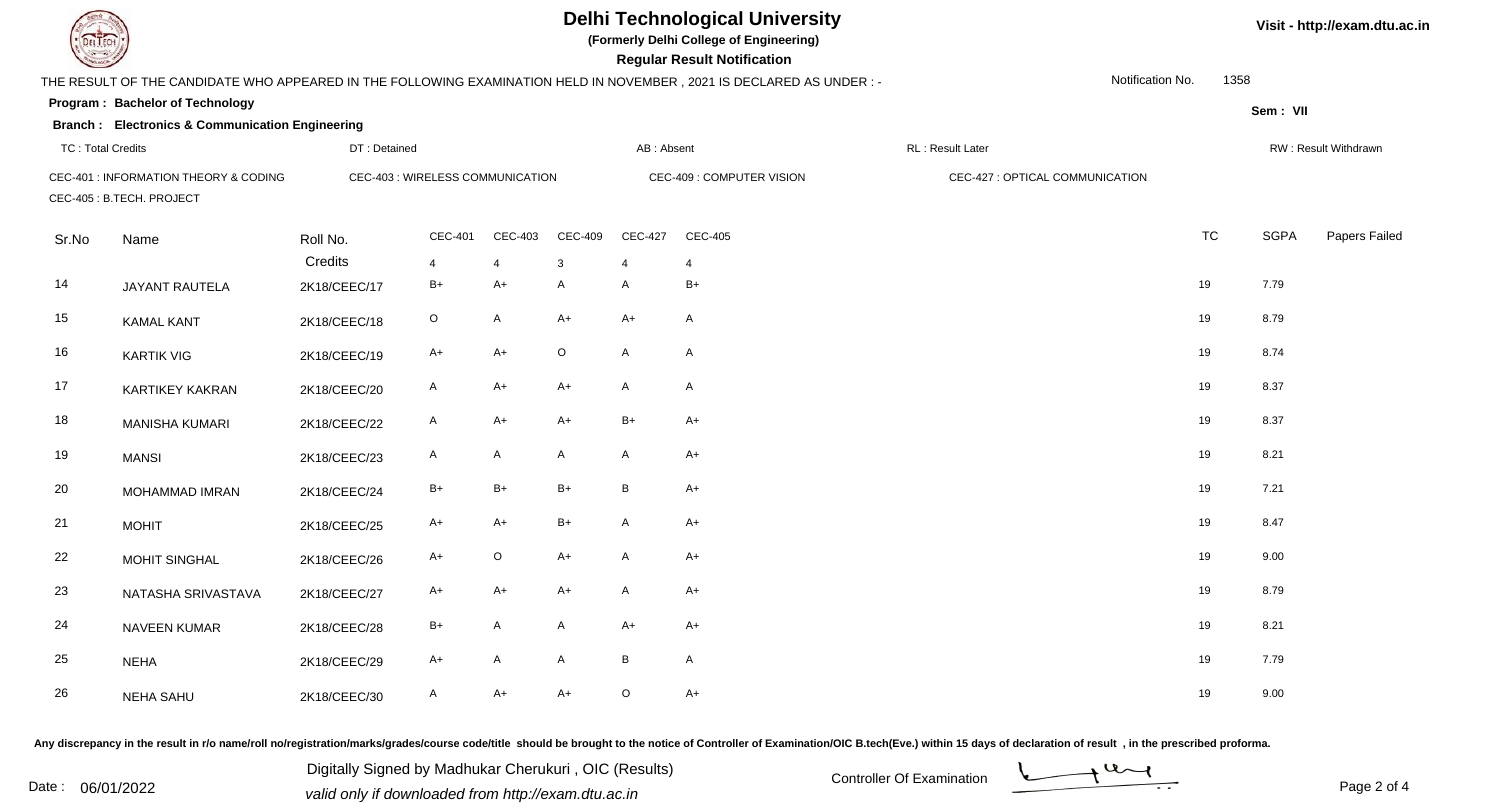**(Formerly Delhi College of Engineering)**

| <b>Courses of The Courses</b> |                                                                   |              |                                  |                |                |                | <b>Regular Result Notification</b>                                                                                   |                                 |                  |           |             |                      |
|-------------------------------|-------------------------------------------------------------------|--------------|----------------------------------|----------------|----------------|----------------|----------------------------------------------------------------------------------------------------------------------|---------------------------------|------------------|-----------|-------------|----------------------|
|                               |                                                                   |              |                                  |                |                |                | THE RESULT OF THE CANDIDATE WHO APPEARED IN THE FOLLOWING EXAMINATION HELD IN NOVEMBER, 2021 IS DECLARED AS UNDER :- |                                 | Notification No. | 1358      |             |                      |
|                               | Program: Bachelor of Technology                                   |              |                                  |                |                |                |                                                                                                                      |                                 |                  |           | Sem: VII    |                      |
|                               | <b>Branch : Electronics &amp; Communication Engineering</b>       |              |                                  |                |                |                |                                                                                                                      |                                 |                  |           |             |                      |
| <b>TC: Total Credits</b>      |                                                                   | DT: Detained |                                  |                |                | AB: Absent     |                                                                                                                      | RL: Result Later                |                  |           |             | RW: Result Withdrawn |
|                               | CEC-401 : INFORMATION THEORY & CODING<br>CEC-405: B.TECH. PROJECT |              | CEC-403 : WIRELESS COMMUNICATION |                |                |                | CEC-409 : COMPUTER VISION                                                                                            | CEC-427 : OPTICAL COMMUNICATION |                  |           |             |                      |
| Sr.No                         | Name                                                              | Roll No.     | CEC-401                          | CEC-403        | <b>CEC-409</b> | <b>CEC-427</b> | CEC-405                                                                                                              |                                 |                  | <b>TC</b> | <b>SGPA</b> | Papers Failed        |
|                               |                                                                   | Credits      | $\overline{4}$                   | $\overline{4}$ | 3              | $\overline{4}$ | $\overline{4}$                                                                                                       |                                 |                  |           |             |                      |
| 27                            | NISHA KUMARI                                                      | 2K18/CEEC/31 | $B+$                             | A              | $\mathsf O$    | $B+$           | $A+$                                                                                                                 |                                 | 19               |           | 8.11        |                      |
| 28                            | PREETI                                                            | 2K18/CEEC/32 | $B+$                             | A              | A              | P              | $A+$                                                                                                                 |                                 | 19               |           | 7.16        |                      |
| 29                            | <b>RAHUL</b>                                                      | 2K18/CEEC/34 | $A+$                             | $A+$           | $A+$           | B              | $A+$                                                                                                                 |                                 | 19               |           | 8.37        |                      |
| 30                            | RAKESH CHAUHAN                                                    | 2K18/CEEC/35 | $A+$                             | A+             | $\mathsf{A}$   | $B+$           | $\mathsf{A}$                                                                                                         |                                 | 19               |           | 8.21        |                      |
| 31                            | <b>RITVIKA</b>                                                    | 2K18/CEEC/36 | $A+$                             | $\circ$        | A              | $B+$           | $\mathsf{A}$                                                                                                         |                                 | 19               |           | 8.42        |                      |
| 32                            | ROHIT KARDAM                                                      | 2K18/CEEC/37 | $B+$                             | $B+$           | $A+$           | $\mathsf{C}$   | $\mathsf{A}$                                                                                                         |                                 | 19               |           | 7.11        |                      |
| 33                            | SAHIL SAINI                                                       | 2K18/CEEC/38 | $\mathsf{A}$                     | $A+$           | $\mathsf O$    | $B+$           | $\mathsf{A}$                                                                                                         |                                 | 19               |           | 8.32        |                      |
| 34                            | SHASHANK SHEKHAR                                                  | 2K18/CEEC/40 | A                                | A+             | $A+$           | $A+$           | A                                                                                                                    |                                 | 19               |           | 8.58        |                      |
| 35                            | <b>SHREYA</b>                                                     | 2K18/CEEC/42 | $\mathsf{A}$                     | $A+$           | $A+$           | A              | B                                                                                                                    |                                 | 19               |           | 7.95        |                      |
| 36                            | SHUBHAM GAUTAM                                                    | 2K18/CEEC/43 | $\mathsf{A}$                     | $B+$           | $A+$           | P              | $\mathsf{A}$                                                                                                         |                                 | 19               |           | 7.11        |                      |
| 37                            | SHUBHAM SHARMA                                                    | 2K18/CEEC/44 | $\mathsf{A}$                     | $\mathsf{A}$   | $A+$           | $B+$           | $\mathsf{A}$                                                                                                         |                                 | 19               |           | 7.95        |                      |
| 38                            | <b>SUMIT KUMAR</b>                                                | 2K18/CEEC/46 | A                                | $A+$           | $B+$           | $B+$           | $B+$                                                                                                                 |                                 | 19               |           | 7.63        |                      |
| 39                            | <b>SUNNY KUMAR SAH</b>                                            | 2K18/CEEC/47 | A                                | $\circ$        | $\mathsf O$    | $A+$           | $A+$                                                                                                                 |                                 | 19               |           | 9.16        |                      |

Any discrepancy in the result in r/o name/roll no/registration/marks/grades/course code/title should be brought to the notice of Controller of Examination/OIC B.tech(Eve.) within 15 days of declaration of result, in the pr

Date : 06/01/2022<br>
valid only if downloaded from http://exam.dtu.ac.in<br>
Page 3 of Digitally Signed by Madhukar Cherukuri , OIC (Results)